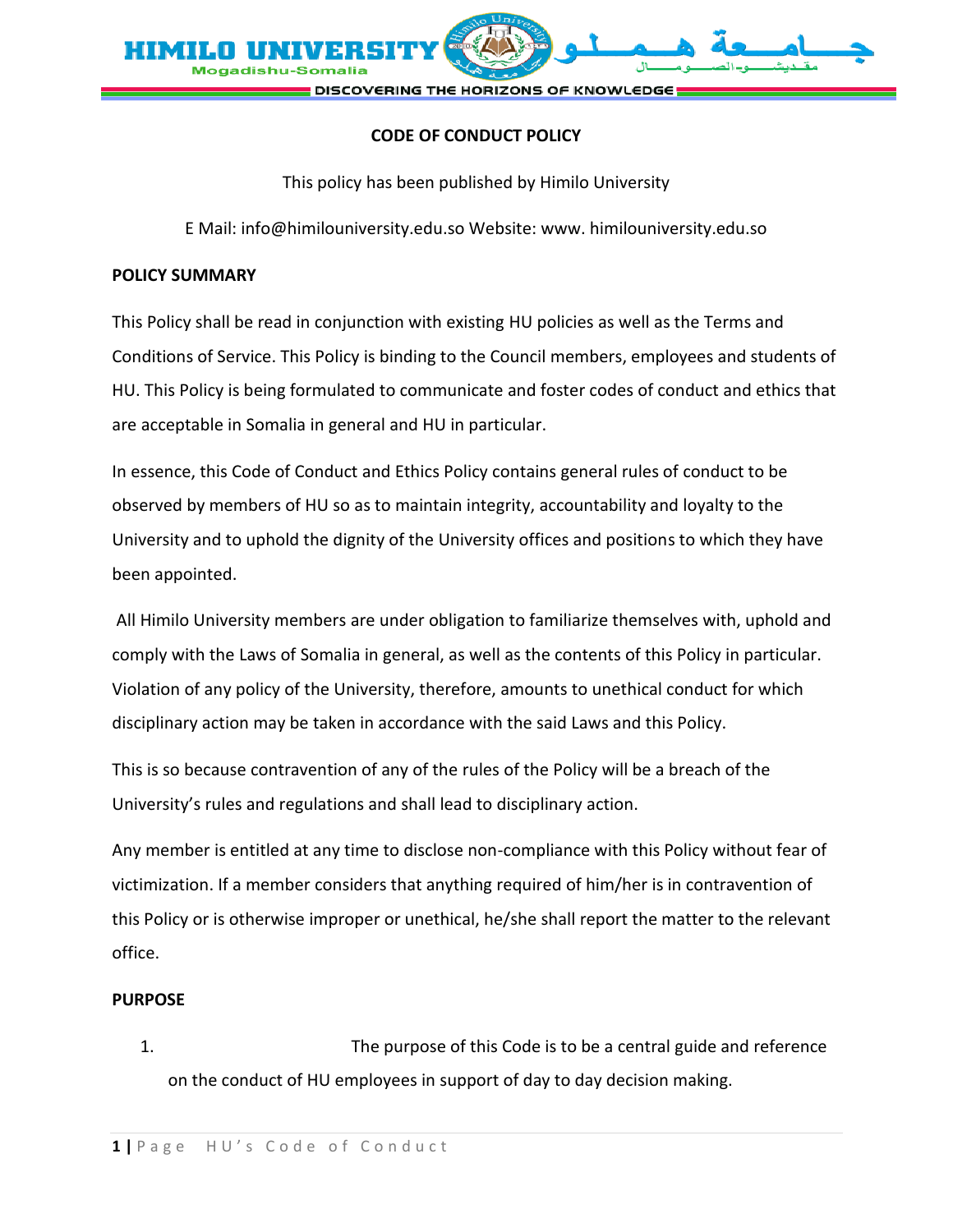2. It provides visible guidelines to regulate behavior. 3. It is also intended to clarify HU's vision, mission, values and

principles, linking them with standards of professional conduct.

- 4. It serves as a tool to encourage discussion of ethnics and to guide employees when dealing with ethical dilemmas, prejudices and gray areas that are encountered work and life encounters.
- 5. It helps create a positive institutional identity.
- 6. It compliments HU standards, policies and rules of an

organization.

## **OBJECTIVES**

The objectives of this Code are to:

- 1. Foster and maintain public trust and confidence in the integrity and professionalism of employees.
- 2. Ensure uniformity of conduct amongst HU employees.
- 3. Serve customers in a timely manner and in accordance with the

law and Service Charter.

4. Act as a reference point for the University and those members

of the community with whom the University has dealings from time to time.

5. Ensure that employees carry out their work in an ethical,

collegial environment and perform their duties with efficiency, fairness, impartiality and honesty.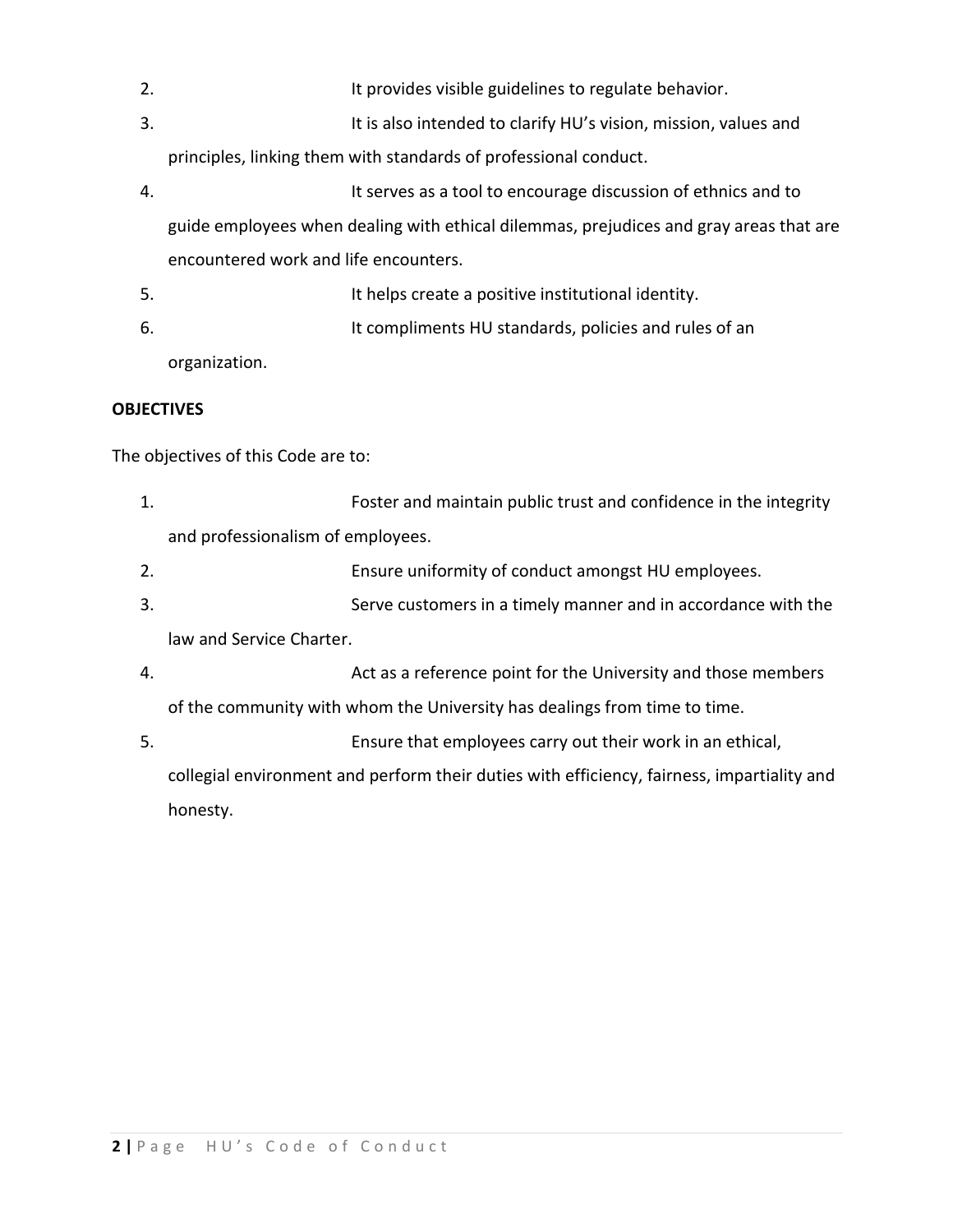## **COMPLIANCE WITH THE CODE**

This Code of Conduct and Ethics sets down a number of minimum standards and obligations relating to the behavior expected of staff members of the University community.

## **RESPONSIBILITIES OF EMPLOYEES**

#### **Performance of Duties**

- 1. Go to work regularly and punctually and strictly follow all security procedures upon arriving, leaving, and while at the workplace.
- 2. To respect and behave in a professional manner to customers, colleagues, management and all other persons who have or come to have relations with the University.
- 3. At all times competently, faithfully, and diligently perform such duties as HU may from time to time require or assign and do the utmost to promote the interest of HU.
- 4. Perform their duties in support of the Mission and Core Values of HU.
- 5. All employees who put on HU's logo wear must leave up to the Code of Conduct regardless of whether you are off- or on- duty.
- 6. Employees in position of authority are expected to exercise such authority with respect and, by influence and example, maintain a high standard of duty and conduct.

## **Compliance to Policies and Instructions**

- 1. Comply with HU's principles, rules and regulations, policies and procedures and all requirements and instructions.
- 2. Abide by the HU's Conditions of Service and all policies in the HU Manual.
- 3. Abide by the policies and instructions as set by the relevant regulating authority.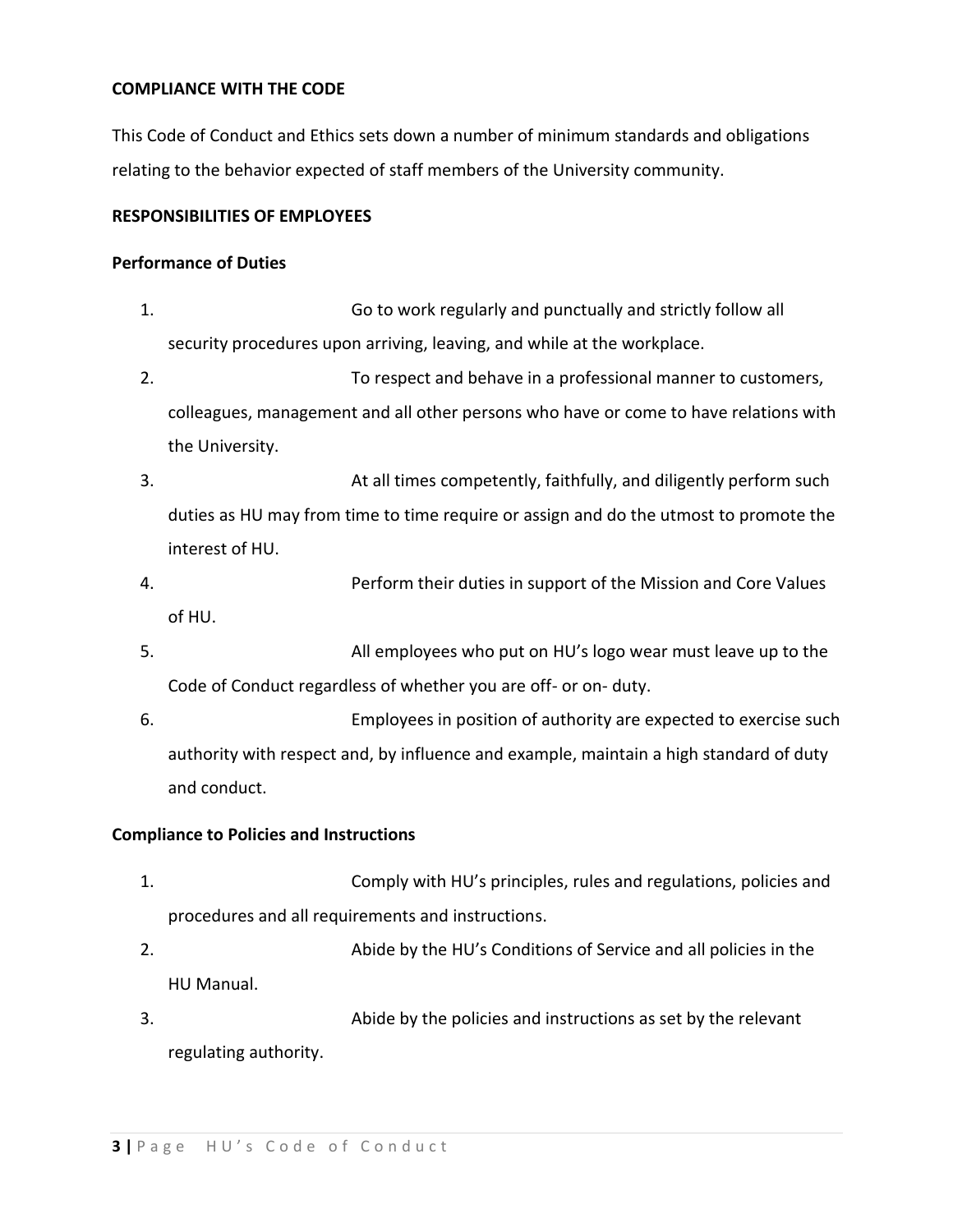4. Comply with the instructions and directions given by their

supervisors.

5. In case an employee believes that the instructions given by their supervisor, oppose the mission or interests of HU or violate the law, they should report their views to the Head of Department immediately and, if they are not satisfied with the action taken, to the Head of HR.

Even though instructions should normally be followed at all times, in extreme cases, employees are expected to act in protection of HU's interests.

6. Irregularities on the part of subordinate employees will not be excused on the plea that they were acting under orders of the supervisor.

## **Confidentiality of Information**

- 1. All HU employee positions demand absolute confidentiality. 2. Information on HU's business deals, negotiations, customers, correspondence, structure, policies, procedures, etc., are the exclusive property of the Organization, and no employee member may disclose such information at any time, in any manner.
- 3. Communication within HU or with its legal advisers, clients, or business partners is strictly confidential and must not be disclosed either orally or in writing to third parties.
- 4. Employees must take every precaution to protect the Confidentiality of customer information and their transactions at all times.
- 5. No employee shall, during employment, upon or after termination, divulge or use any secrets, copyright material, correspondence, or customer

## **COMPETENCY**

All the HU staffs shall;

1. Engage only in those services for which they have the necessary knowledge, skills and experience.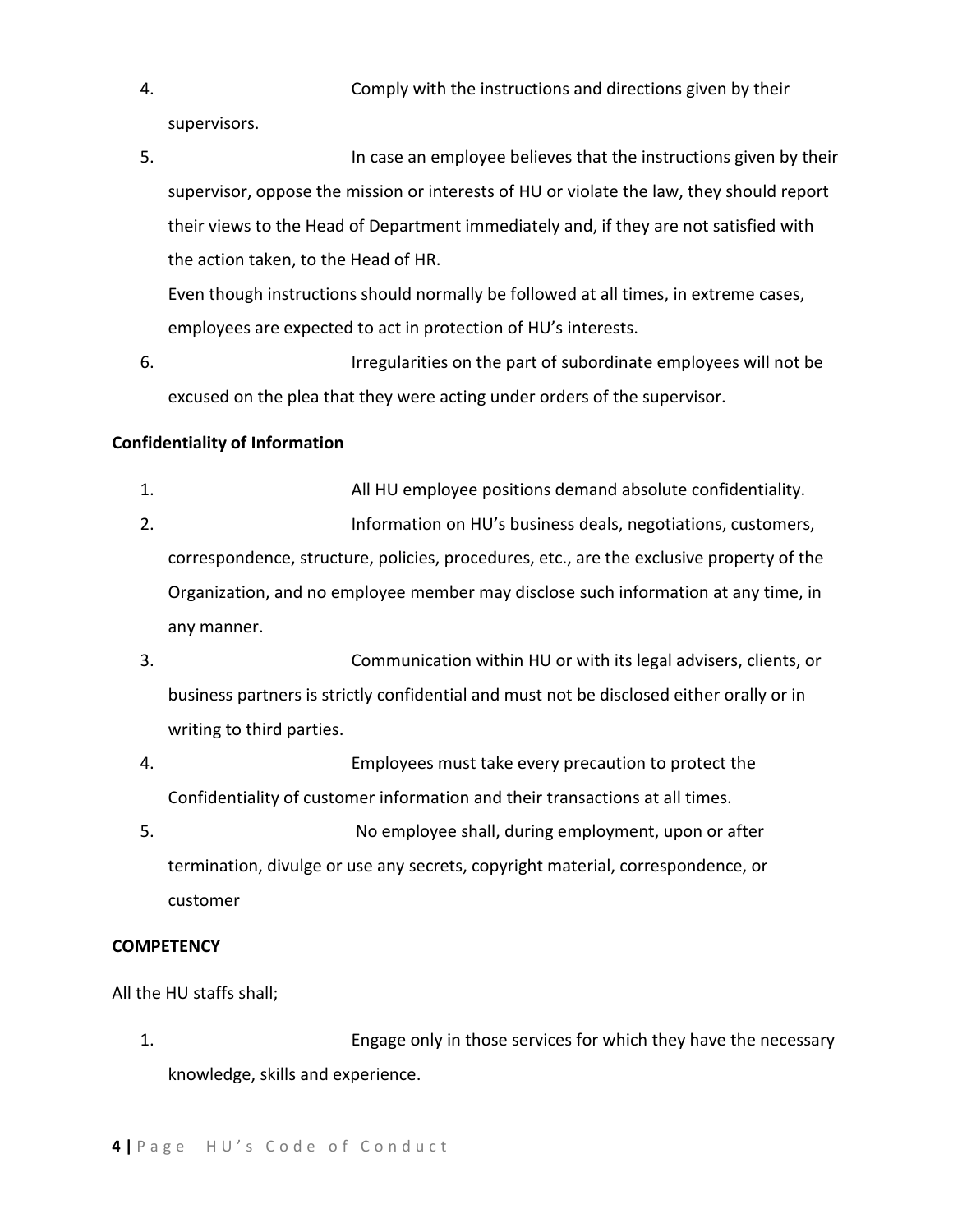- 2. Provide all their professional services in accordance with the HU's Standards.
- 3. Continually improve their proficiency and the effectiveness and quality of their services.

# **OFFICE HOURS**

HU's official office hours are from Saturday to Friday (8.00 am to 5.00pm) with a one-hour Prayers & lunch. There may be unforeseen circumstances which may require employees to put in extra hours beyond the minimum of 48 hours per week and or come in over weekends and Public Holidays. In such instances, employees will be expected to honor their work assignments as part of their commitment to HU's mission.

Any employees leaving their duty station for any period of time in the course of the working day should do so with the knowledge of their immediate supervisor.

# **Rights of students/ customers a student has:**

- 1. The right to receive the best possible service.
- 2. The right to be protected from over-servicing out of selfinterest. A commitment to service may rightfully be expected from HU staff members.
- 3. The right to be treated humanely. At all times the student/ customer shall be treated by the staff member with the sensitivity and mindfulness of his/her dignity as a human being.
- 4. The right to expect to benefit from all resources available to the HU staff member for the best possible service.
- 5. The right to self-determination and freedom to make his or her decisions concerning obtaining services or alternative services.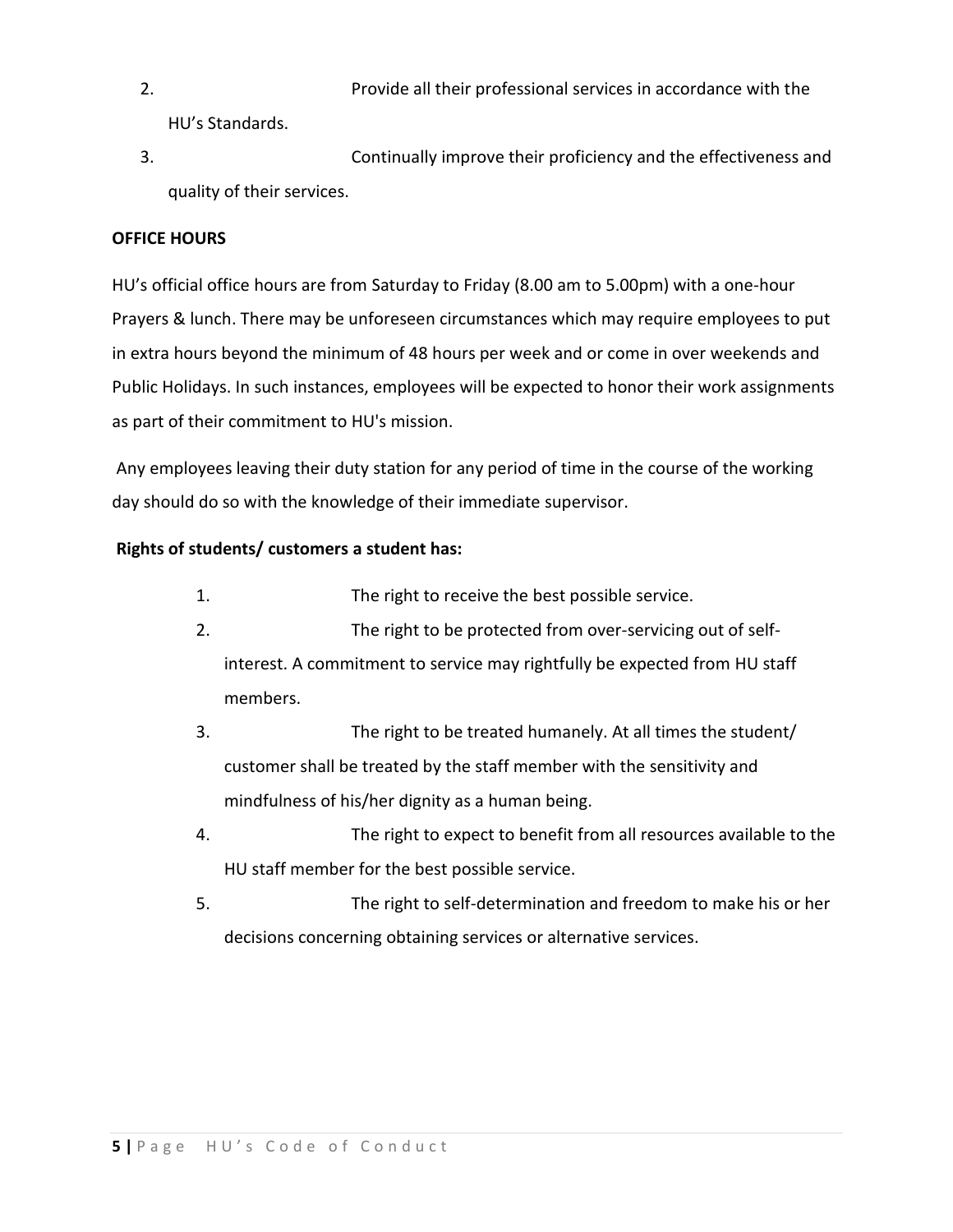#### **Dress Code**

In order to bring out the professional, solid and reliable image that all HU employees represent, employees are expected to be well groomed and smartly dressed at all times while on duty. All employees must be in business casual.

Tee-shirts and jeans must not be worn to work. Employees attending business occasions/meetings are expected to conform to the Universal official dress code. Female employees should dress properly according to our religion and Culture.

## **Articles Authored by HU Employees**

Any and all reports, articles or other documents that are prepared by employees in the course of their employment in HU are for the use of HU exclusively.

When an employee prepares an article for publication about a HU program or project, the manuscript is to be sent for review and approval by the Deputy Rector before being submitted for publication. HU wishes to encourage its employees to write and publish articles about its work, subject to HU policies on the issue.

Any article by a member of employees may be considered a reflection of HU's policy and interest. No HU employees shall conduct or give any interview to the press or the media without express written authority from the Deputy Rector. Any inquiries from the media/press should be directed to the Deputy Rector be they from individuals (journalists, researchers) or other institutions.

#### **Management of Resources**

- (a) All University members are required to act in the best interest of the University when dealing with University resources.
- (b) Each employee is responsible for the assets placed under his/her care and control.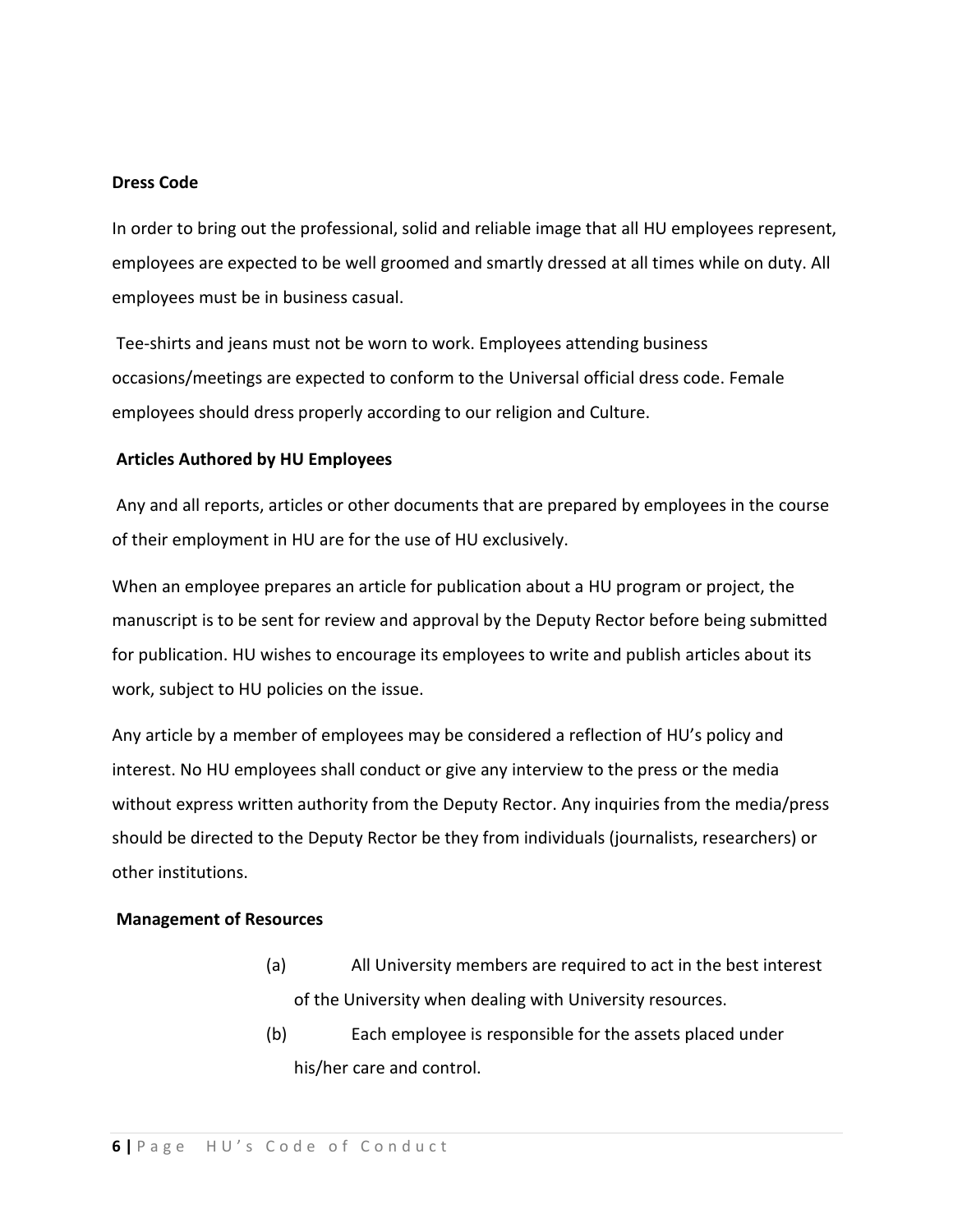- (c) Any employee charged with the duty of acquiring goods and services for the University shall exercise due care and apply existing laws, policies, regulations and controls that shall ensure value for money to the University.
- (d) No member may sell or use University assets without authorization. Need and ignorance are not justifications for the unauthorized sale, use or consumption of the assets.
- (e) Loss or damage of any asset must be reported promptly to a member's supervisor.
- (f) Use of University assets by any person other than the authorized University member is not permitted.
- i. University assets must be used for the purpose for which the particular assets are normally intended and in accordance with the directions for use.
	- (g) University members shall not spend University funds without authorization.
	- (h) Members must adhere to the University's internal control measures, which are aimed at protecting assets against unauthorized removal and/or use.
	- (i) Each member shall exercise due diligence and prudence in utilizing University resources.
	- (j) Where a member spends money or authorizes that money to be spent, he/she shall ensure that the University receives reasonable value for the money expended.
	- (k) No member shall without the permission of the Council open a bank account on behalf of, or in the name of the University, department, division, centre, institute or any similar operating entity of the University.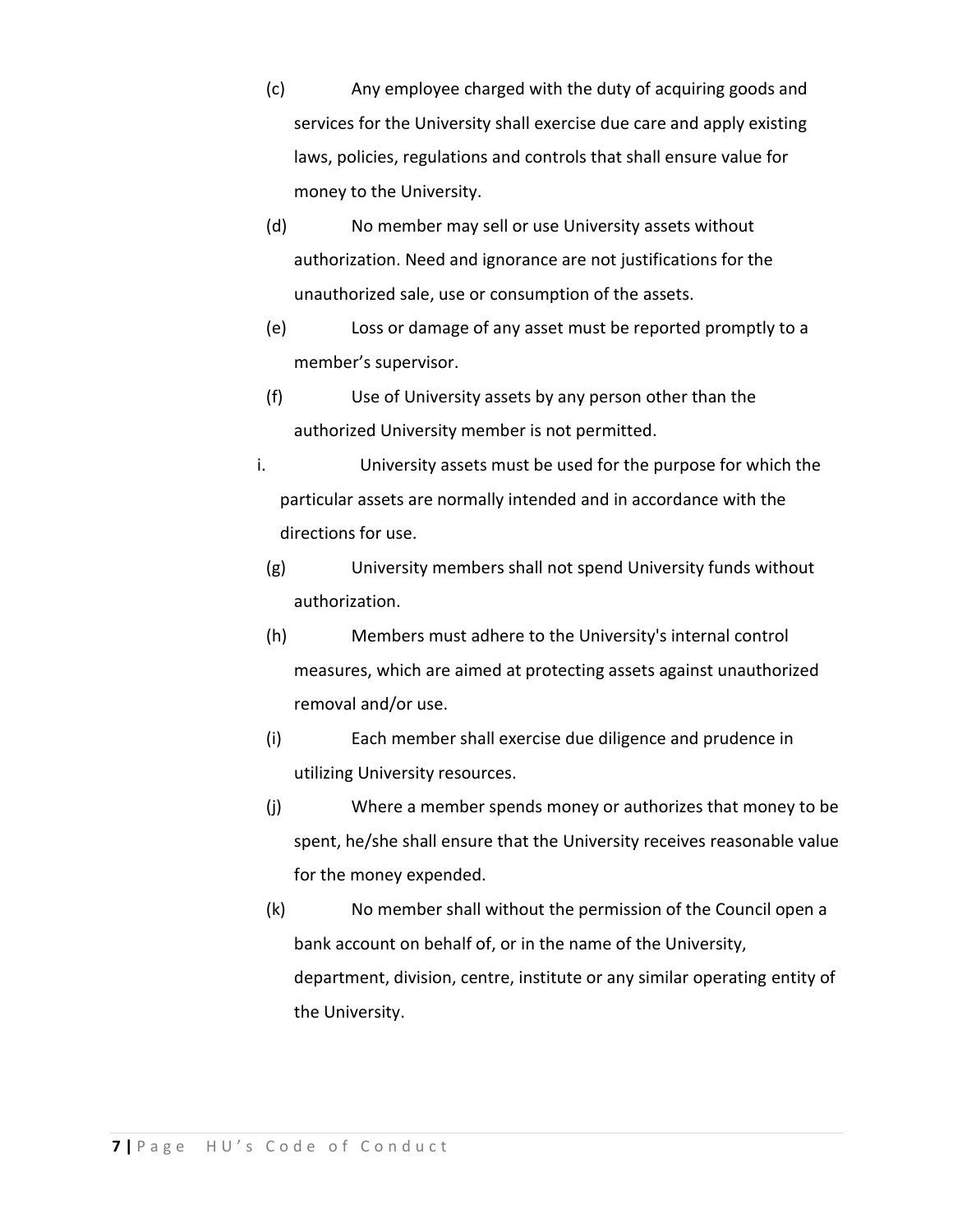A) All members owe their primary allegiance to the University and its mission to engage in the highest level of education, research, scholarship, customer-care, and service delivery.

B) Outside professional activities, private financial interests or the receipt of benefits from third parties can cause an actual or perceived conflict between the University mission and an individual's private interests.

C) University members with other professional or financial interests shall disclose them in compliance with applicable conflict of interest/commitment policies.

It is further required that:-

I. Each member shall act in the best interest of the University in all dealings with current or prospective clients, suppliers, contractors and consultants, among others.

II. Situations must be avoided where a member's personal interests conflict with those of the University or might cause the member not to act in the best interest.

III. The policies and procedures regarding purchases and solicitation of quotes and tenders, as amended from time-to-time, must be strictly adhered to at all times.

IV. Participation by a member in the purchasing process, collection or evaluation of quotes, granting of tenders or the appointment of consultants where a spouse, relative by blood or marriage, family friend or business associate of the member has an interest or is involved as a third party is not permitted.

V. A member shall immediately disclose in writing to his/her immediate supervisor any possible conflict of interest/commitment and withdraw from the particular decision-making process.

VI. All tenders, quotations and purchases to be made where a member has withdrawn from the decision-making process shall be submitted to the Deputy Rector or his/her proxy for final approval.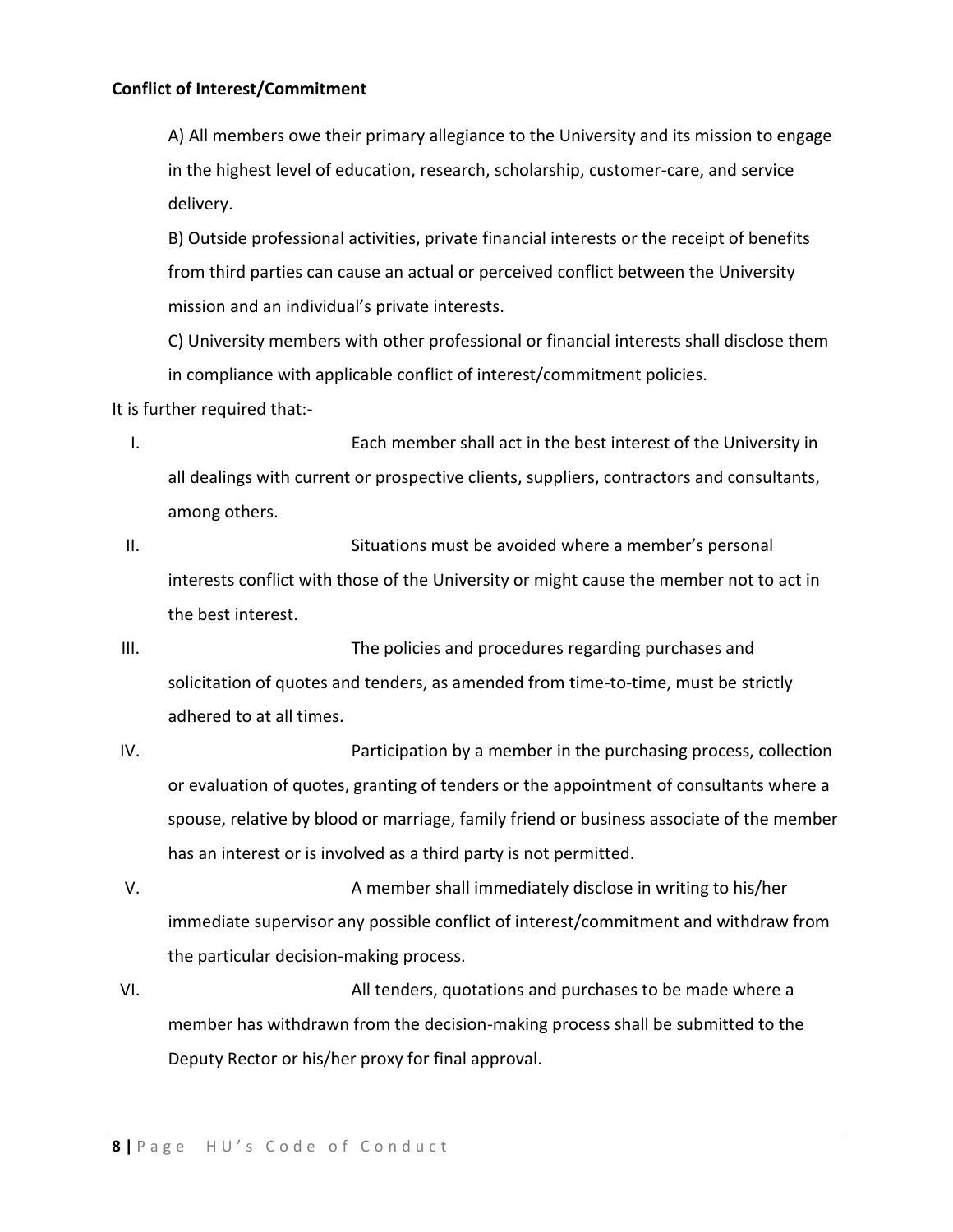VII. A member with involvement and/or a personal interest in any person with whom the University has entered into a contract shall make this fact known to his/her supervisor immediately.

## **Sexual Harassment**

A) The University shall not tolerate sexual harassment of its employees and students.

(B) Any cases of sexual harassment should be reported promptly.

(C) A University member who makes a genuine complaint on the grounds of sexual harassment need not fear reprisal or victimization.

(D) Complaints should be made to the University Public Complaints Committee or any other

(E) relevant authority.

(F) All University members have a responsibility to comply with University policies and to treat colleagues of either sex with dignity and respect.

(G) In case of a fabricated complaint, the complainant is liable to disciplinary action.

## **Gifts and Fundraising**

(A) No University member should use his office to improperly enrich him/herself or others.

(B) A member should not, except as allowed under the law, accept or request gifts or favors from a person who–

- (i) has an interest that may be affected by the carrying out, or not carrying out, of the member's duties;
- (ii) carries on regulated activities with respect to which the University has a role; or
- (iii) Has a contractual or similar relationship with the University.

(C) No member shall use his/her office to acquire land or other property for him/herself or another person, whether or not the land or property is paid for.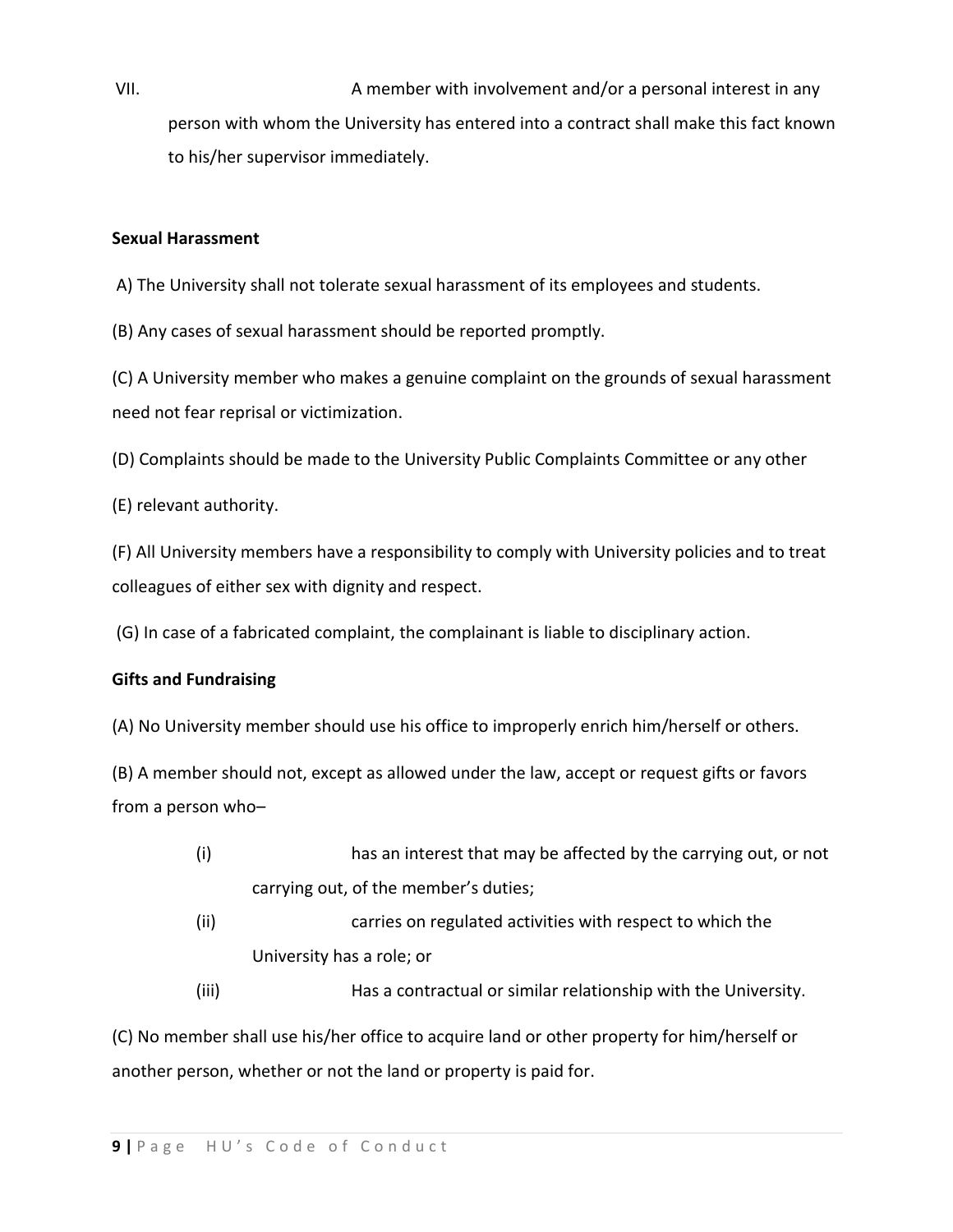#### **Grievances and Appeals**

(A) The University treats all complaints seriously and makes every effort to investigate complaints expeditiously.

University members shall make every effort to transmit complaints through the proper official channels.

(B) The University applies the principles of natural justice in investigating complaints. The University acknowledges that there are multiple pathways to deal with complaints.

It is useful, prior to making a complaint, to consult with appropriate representatives on campus to identify the best way to proceed.

(C) University members are encouraged to consider all potential complaints carefully and shall not make frivolous, malicious or vexatious complaints.

(D) In the interest of maintaining an agreeable, harmonious working environment for all University employees, it is advisable for matters giving rise to grievances to be addressed informally in as far as possible.

If the initial informal approach to discuss the matter by an employee with his/her immediate supervisor fails to produce a satisfactory solution, then a formal procedure may be followed to attempt to resolve the grievance.

(E) The formal procedure requires an employee to write a note on the grievance to the supervisor, if the grievance does not involve the supervisor, or the Deputy Rector, who will appoint an appropriate handler to review and investigate the grievance further and provide a solution to the problem.

(F) If an employee is dissatisfied with the outcome of any stage of the formal procedure, he/she may appeal to the University Council through the Deputy Rector in writing, within 7 days of his/her being notified of such outcome.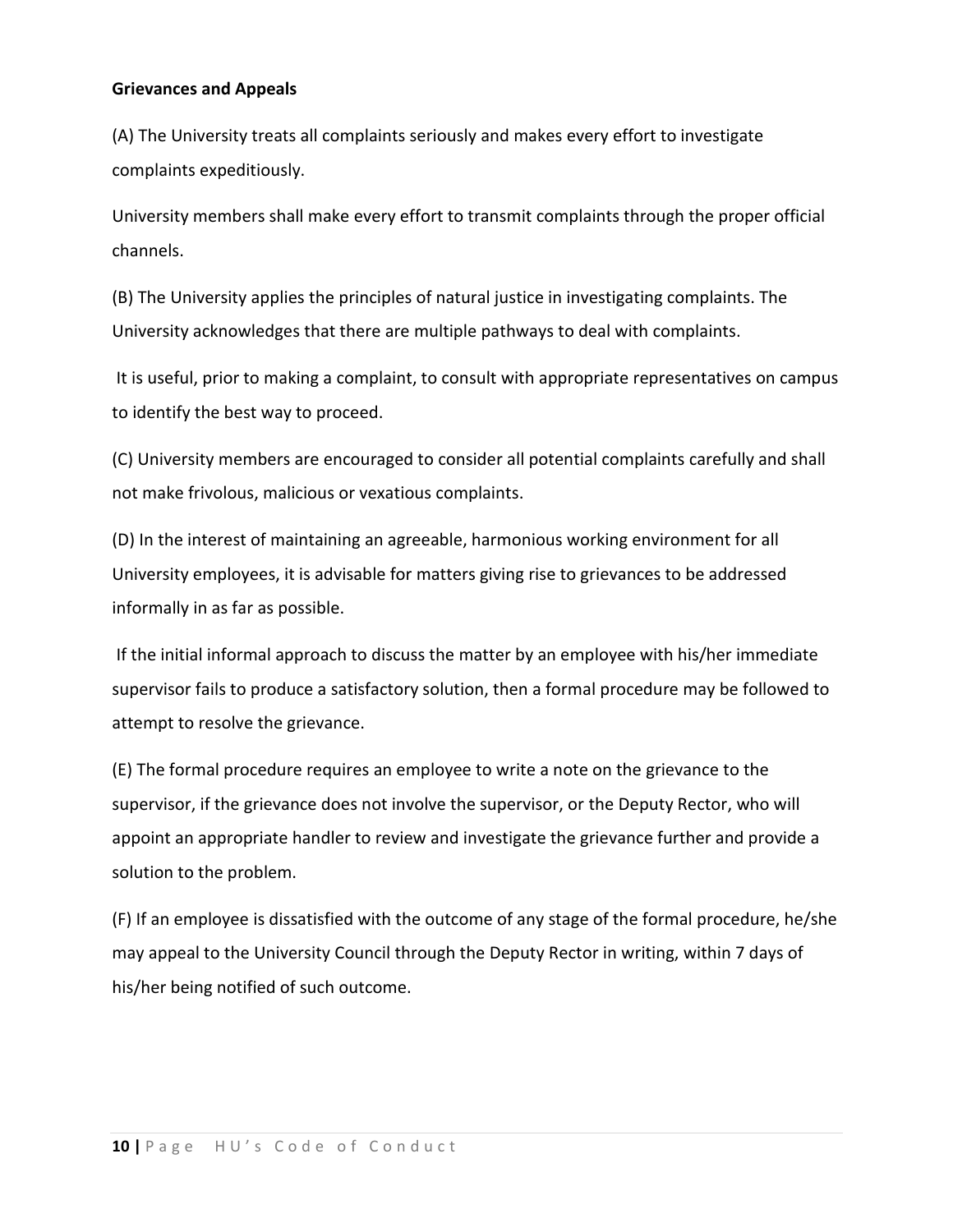### **Environmental Health & Safety**

(A) Members are required to promote University policies and measures for the protection of health and safety of all employees, students and the general public who may be affected directly or indirectly by University activities.

(B) Members are required to give proper regard to the protection and conservation of the environment.

(C) The University operates no smoking and substance abuse policies on its premises.

(D) The University maintains a safe working environment.

The University has installed First Aid facilities at designated places and trained representative employees in First Aid.

(E) The University has also put in place accident reporting procedures in the Security and Clinic Departments.

(F) The University conducts fire drills regularly for all employees and students and fire alarms are also installed in its premises.

(G) The University provides uniforms and protective clothing to all employees whose jobs deem it necessary.

(H) All employees and students are issued with Identification Cards to be presented to Security Officers guarding entrances to the University.

(I) Disposal of hazardous waste into the environment is strictly prohibited.

Hazardous material shall only be disposed in accordance with guidelines of regulatory agencies.

(J) Littering of the University compound with plastic or any other obnoxious material is considered unethical and hence is prohibited.

(K) No University member shall damage, pollute, destroy or deface University buildings, roads, signage, grounds, flower beds and trees.